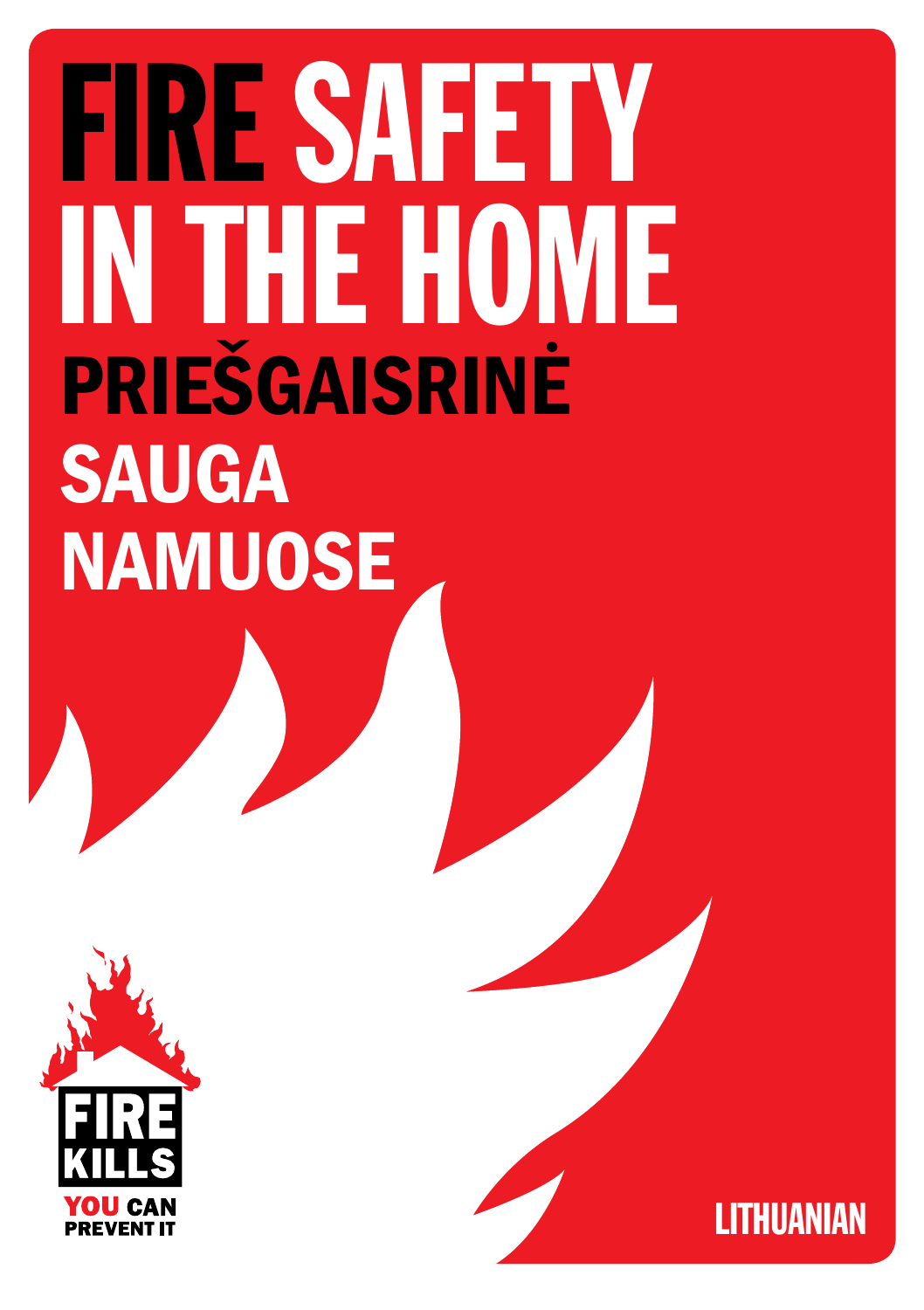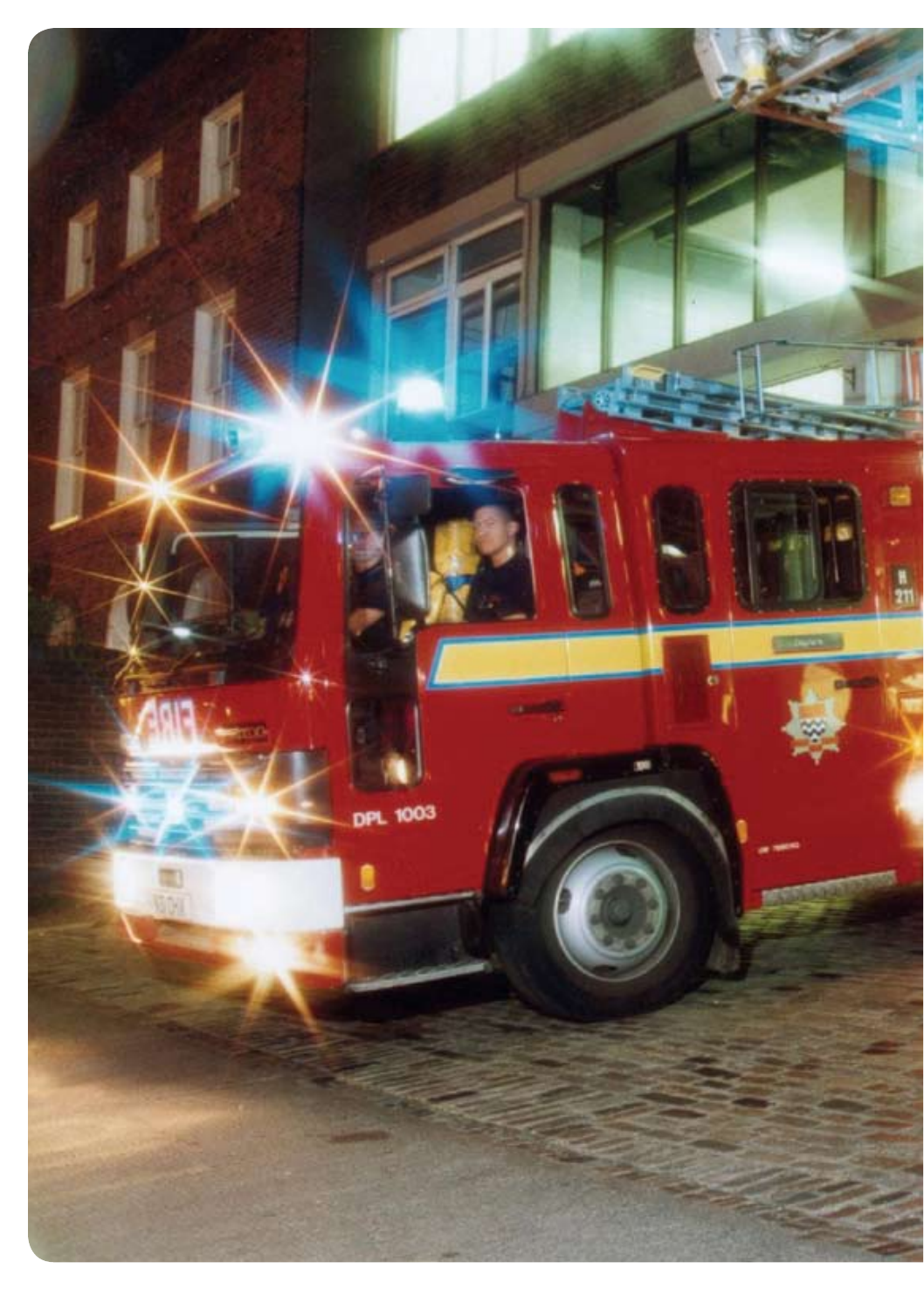#### **Did you know…?**

- You're twice as likely to die in a fire if you don't have a smoke alarm that works.
- 90 people die each year because the battery in their smoke alarm was flat or missing.
- Over half of home fires are caused by cooking accidents.
- More than five fires a day are started by candles.
- Every three days someone dies from a fire caused by a cigarette.
- Faulty electrics (appliances, wiring and overloaded sockets) cause around 7,000 house fires across the country every year.

#### **Ar žinote, kad…?**

- Tikimybė žūti gaisro metu yra du kartus didesnė, jei neturite veikiančios dūmų signalizacijos.
- 90 žmonių kasmet žūsta todėl, kad jų dūmų signalizacijos elementas buvo išsikrovęs arba neįdėtas.
- Daugiau kaip pusė gaisrų namuose kyla dėl nelaimingų atsitikimų ruošiant maistą.
- Daugiau kaip penki gaisrai kasdien kyla dėl žvakių.
- Cigaretės sukeltame gaisre kas tris dienas žūsta žmogus.
- Sugedusi elektros įranga (buitinė technika, laidai ir perkrauti lizdai) kasmet visoje šalyje sukelia maždaug 7000 namų gaisrų.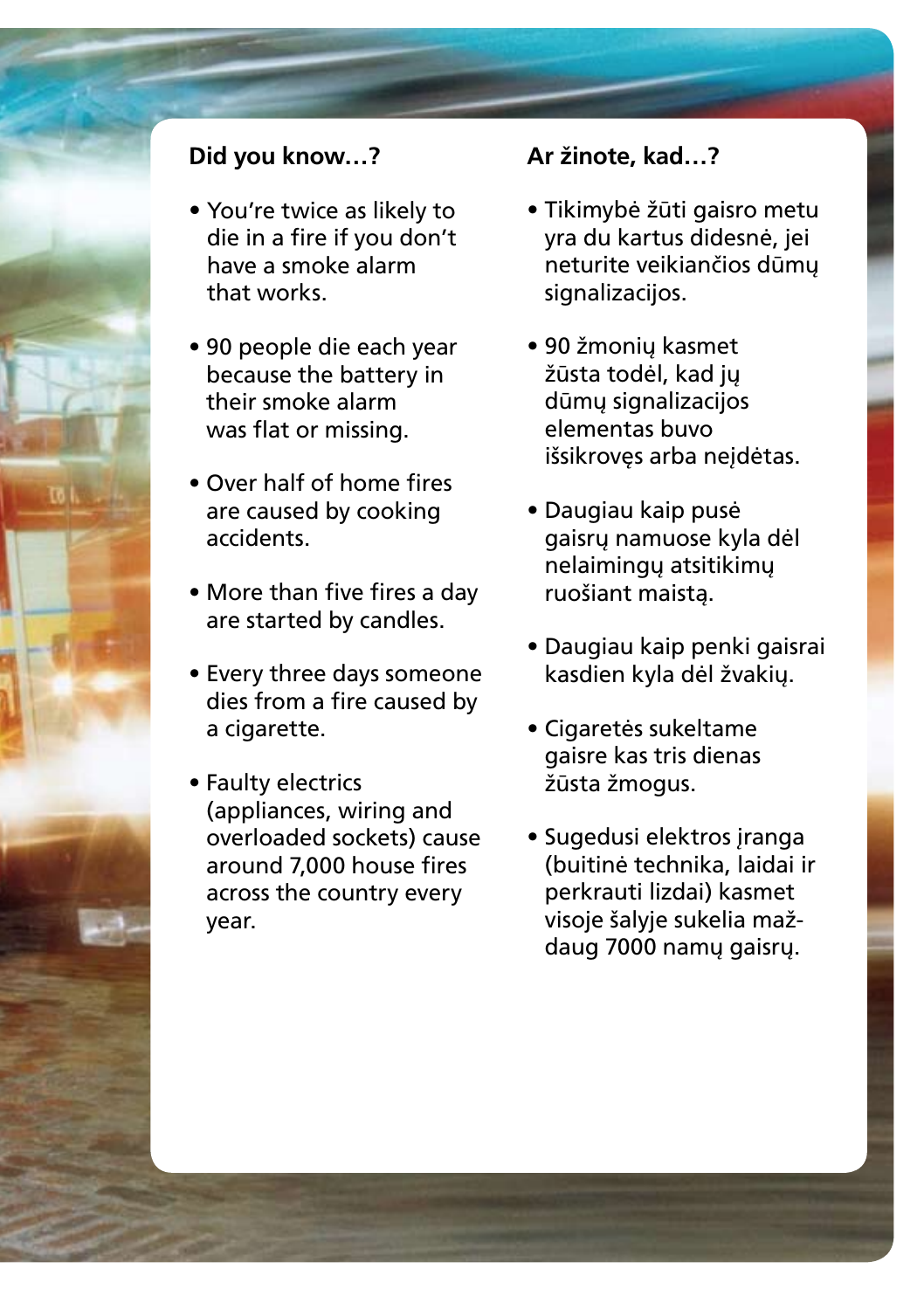## **PROTECT YOUR** HOME WITH SMOKE **ALARMS**

**The easiest way to protect your home and family from fire is with a smoke alarm.** 

**Get it. Install it. Check it. It could save your life.** 

DŪMŲ **SIGNALIZACIJOMIS APSAUGOKITE** SAVO NAMUS NUO **GAISRO** 

**Lengviausias būdas apsaugoti savo namus ir šeimą nuo gaisro – įsirengti dūmų signalizaciją.** 

**Įsigykite ją. Įrenkite ją. Patikrinkite ją. Ji gali išgelbėti jūsų gyvybę.**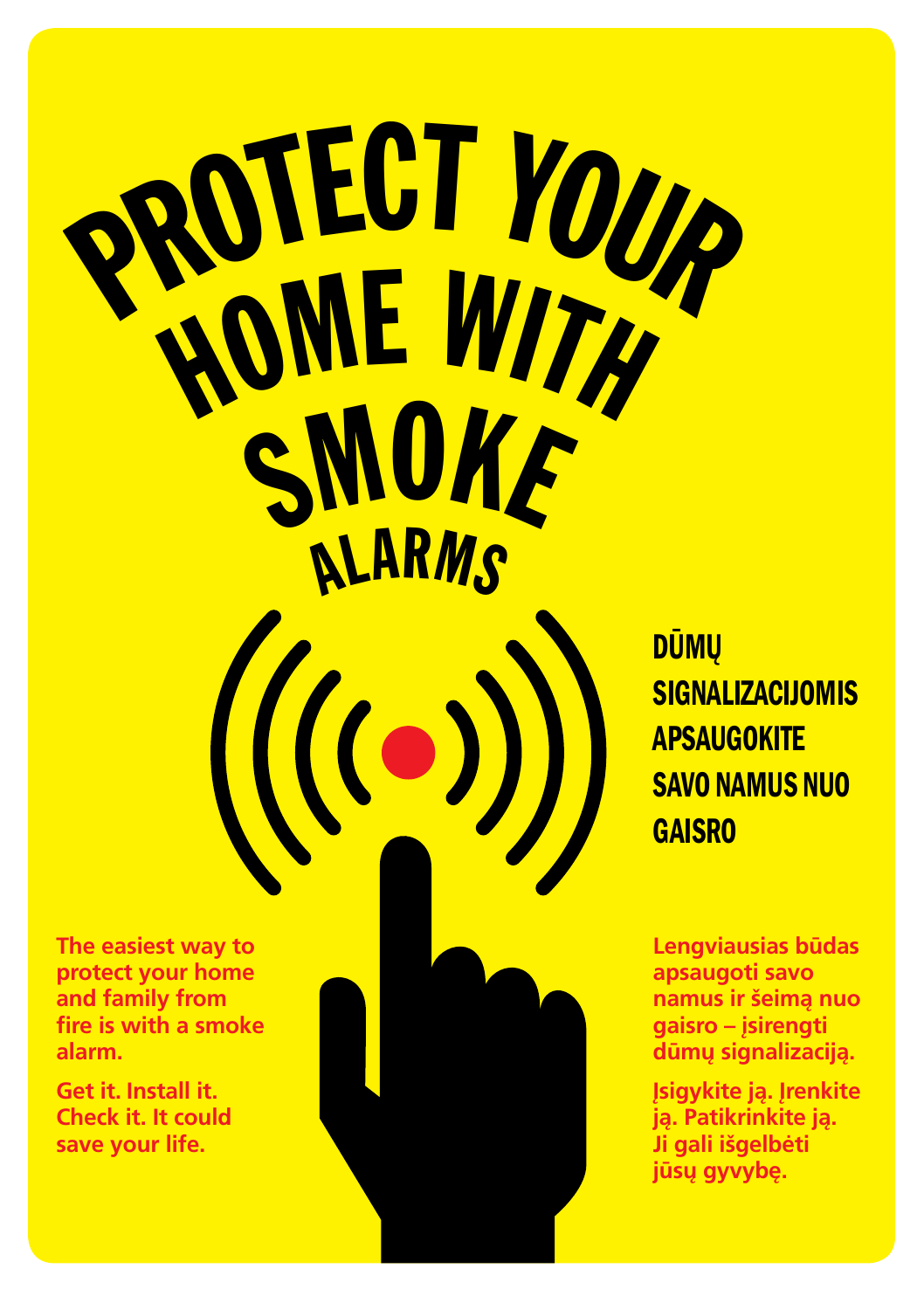## **Choosing your smoke alarm**

- Fit smoke alarms on every level of your home.
- Smoke alarms are cheap and easy to install.
- They are available from DIY stores, electrical shops and most high street supermarkets.
- There are a variety of different models to choose from. Your local Fire and Rescue Service will be happy to give you advice on which one is best suited for you.
- Look out for one of these symbols, which shows the alarm is approved and safe.

## **Kaip pasirinkti dūmų signalizaciją**

- Irenkite dūmų signalizacijas kiekviename savo namų aukšte.
- Dūmų signalizacijos yra pigios ir jas lengva įrengti.
- Jas galite įsigyti statybinių medžiagų parduotuvėse, elektronikos parduotuvėse ir daugelyje pagrindinių prekybos centrų.
- Galite išsirinkti iš įvairiausių siūlomų modelių. Jūsų vietos Priešgaisrinė ir gelbėjimo tarnyba mielai patars, kuri dūmų signalizacija jums geriausiai tiktų.
- Isitikinkite, kad būtų nurodyti šie simboliai, reiškiantys, jog signalizacija yra patvirtinta ir saugi.

#### **Top tip Puikus patarimas**



#### **Fit smoke alarms Įsirenkite dūmų signalizacijas**



British Standard Kitemark



**COULD SAVE YOURLIFE** 

#### **£5 GALI IŠGELBĖTI JŪSŲ GYVYBĘ.**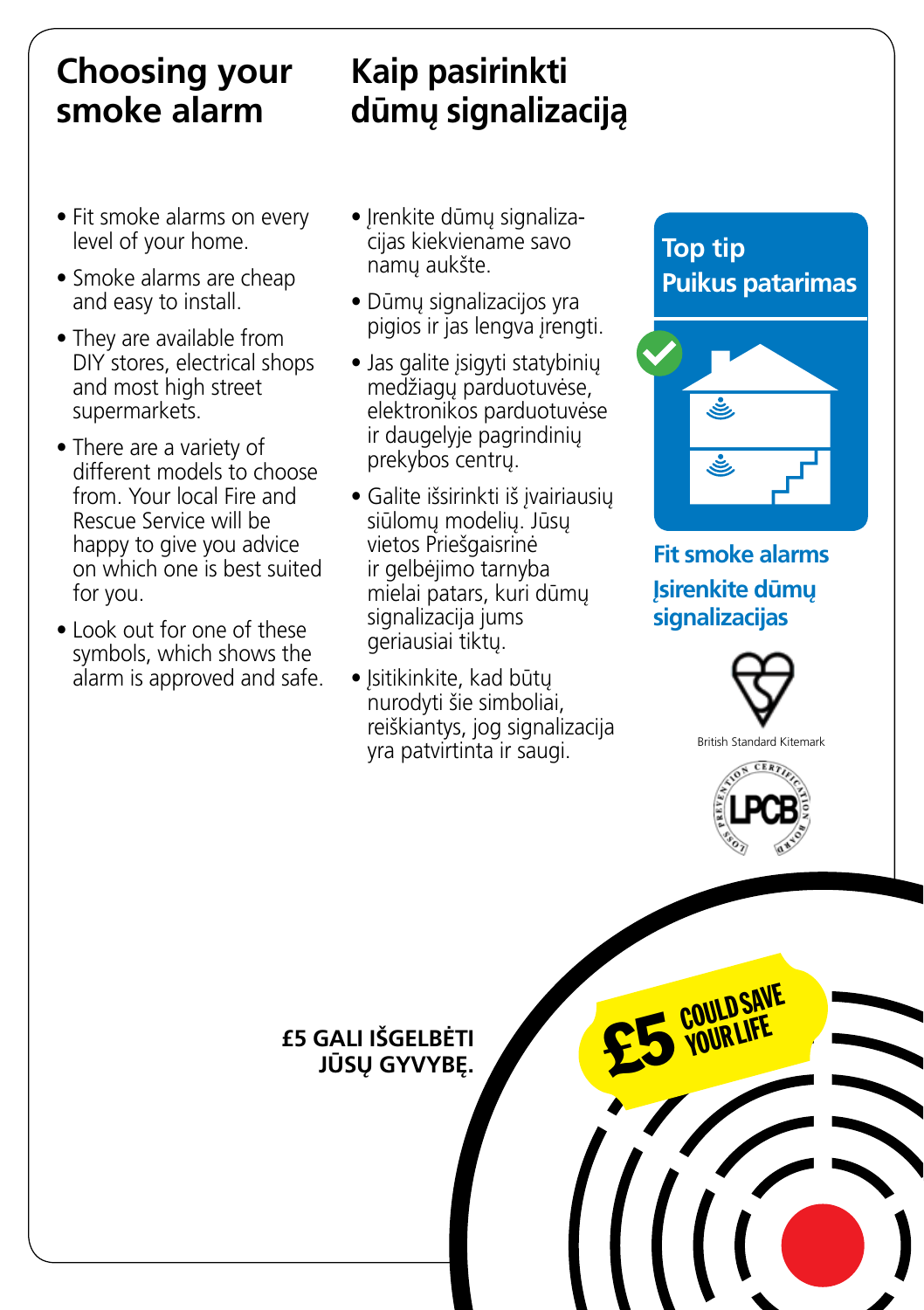### **How to make sure your smoke alarm works**

#### **Test the batteries in your smoke alarm every week. Change them every year. Never remove them.**

- Never disconnect or take the batteries out of your alarm if it goes off by mistake.
- Standard battery operated alarms are the cheapest option, but the batteries need to be replaced every year.
- A lot of people forget to check the batteries, so longer life batteries are better.
- An alarm with ten-year batteries is the best option.
- Mains-powered alarms are powered by your home power supply. Generally they don't need replaceable batteries, but need to be installed by a qualified electrician.
- Alarms that plug into a light socket use a rechargeable battery, which is charged when the light is on.
- You can even have linked alarms installed, so that when one alarm detects a fire they all go off together. This is useful if you live in a large house or over several levels.

Strobe light and vibrating-pad alarms are available for those who are deaf or hard of hearing. Contact the Royal Institute for Deaf People Information Line on **0808 808 0123**

## **Kaip įsitikinti, ar dūmų signalizacija veikia**

**Kiekvieną savaitę patikrinkite savo dūmų signalizacijos elementus. Pakeiskite juos kasmet. Niekada jų neišimkite.**

- Niekada neatjunkite arba neišimkite elementų iš signalizacijos, jei ji kartais suveiktų per klaidą.
- Iprastiniais elementais maitinamos signalizacijos yra pigiausias variantas, tačiau elementus reikia keisti kasmet.
- Daugybė žmonių pamiršta patikrinti elementus, todėl geriau įdėti ilgai tarnaujančius elementus.
- Signalizacija su dešimtį metų veikiančiais elementais yra geriausias variantas.
- Prie maitinimo tinklo prijungtos signalizacijos energiją gauna iš jūsų namų elektros tinklo. Šioms signalizacijoms nereikia keičiamų elementų, tačiau jas įrengti turi kvalifikuotas elektrikas.
- Į lemputės lizdą įjungiamos signalizacijos naudoja įkraunamą elementą, kuris įkraunamas tuomet, kai įjungta šviesa.
- Galite įrengti net tarpusavyje susietas signalizacijas, kurios įsijungia visos kartu, kai viena jų aptinka gaisrą. Tai naudinga, jei gyvenate dideliame name arba per kelis aukštus.

Stroboskopinės ir vibruojančios signalizacijos siūlomos kurtiems arba prastai girdintiems asmenims. Paskambinkite "Royal Institute for Deaf People" ("Kurčiųjų karališkojo instituto) informaciniu telefonu **0808 808 0123**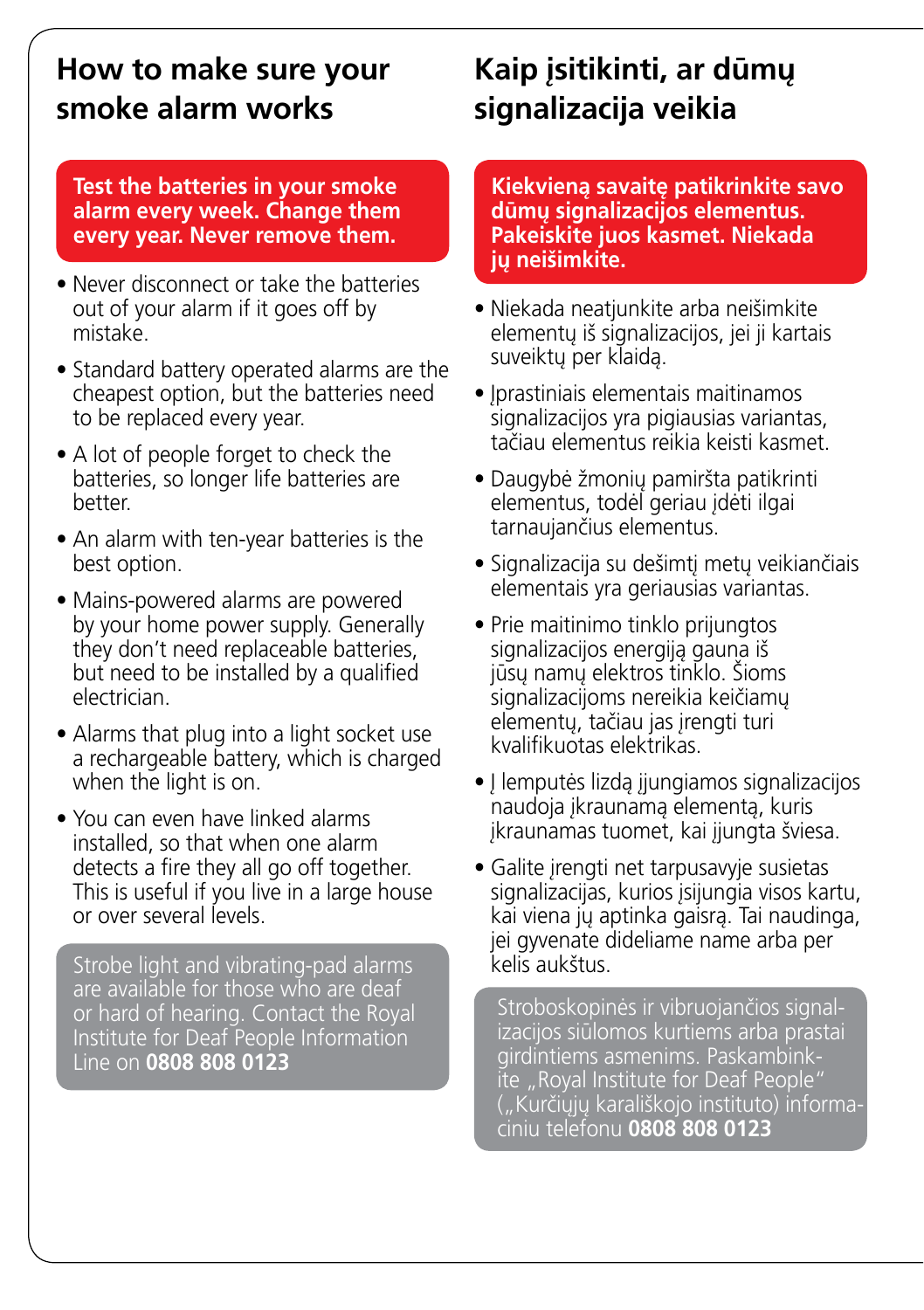#### **Top tip Puikus patarimas**



**Test it Patikrinkite**



## **Fitting your smoke alarm**

- Don't put alarms in or near kitchens or bathrooms where smoke or steam can set them off by accident.
- The ideal position is on the ceiling, in the middle of a room, or on the hallway and landing, so you can hear the alarm throughout your home.
- If it is difficult for you to fit your alarm yourself contact your local Fire and Rescue Service for help. They'll be happy to install it for you.

## **Kaip įrengti dūmų signalizaciją**

- Neirenkite dūmu signalizacijos virtuvėje arba šalia jos, vonios kambaryje, kur ji gali atsitiktinai suveikti dėl dūmų arba garų.
- Ideali vieta būtų ant lubų kambario viduryje arba koridoriuje ir laiptinėje, kad girdėtumėte signalizaciją visur namuose.
- Jeigu Jums sunku įsirengti signalizaciją, kreipkitės pagalbos į vietos Priešgaisrinę ir gelbėjimo tarnybą. Ji mielai Jums padės ją įrengti.

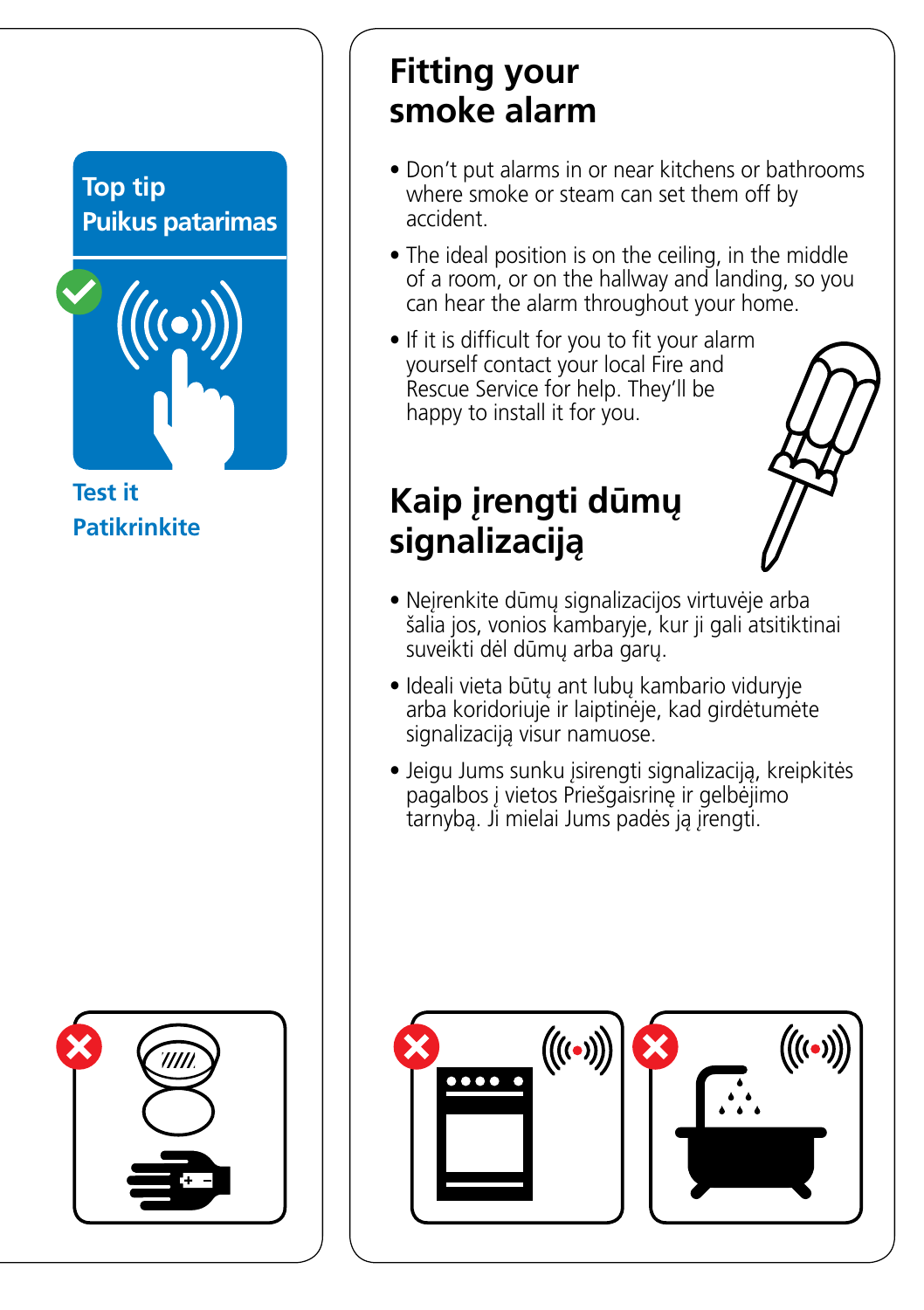## **Looking after your smoke alarm**

- Make checking your smoke alarm part of your regular household outine.
- Test it by pressing the button until the alarm sounds. If it doesn't sound, you need to replace the battery.
- If your smoke alarm starts to beep on a regular basis, you need to replace the battery immediately.
- If it is a ten year alarm, you will need to replace the whole alarm every ten years.

#### **Other equipment you could consider**

- Fire blankets are used to put out a fire or wrap a person whose clothes are on fire. They are best kept in the kitchen.
- Fire extinguishers shoot out a jet to help control a fire. They are quick and simple to use, but always read the instructions first.

## **Kaip prižiūrėti dūmų signalizaciją**

- Dūmų signalizacijos patikrinimas turi tapti įprastinės namų ruošos dalimi.
- Signalizaciją tikrinkite nuspausdami mygtuką. Jei negirdite sirenos, reiškia reikia pakeisti elementą.
- Jei dūmų signalizacija pradeda nuolat pypsėti, reikia nedelsiant pakeisti elementą.
- Jei turite dešimčiai metų skirtą signalizaciją, elementą turėsite pakeisti kas dešimt metų.

#### **Kitos priemonės, kurių gali prireikti**

- Priešgaisrinės antklodės yra naudojamos gesinti ugnį arba suvynioti žmogų, jei dega jo rūbai. Geriausia jas būtų laikyti virtuvėje.
- Ugnies gesintuvai čiurkšle gesina ugnį. Juos galima greitai ir lengvai panaudoti, tačiau visada pirmiausia perskaitykite instrukciją.

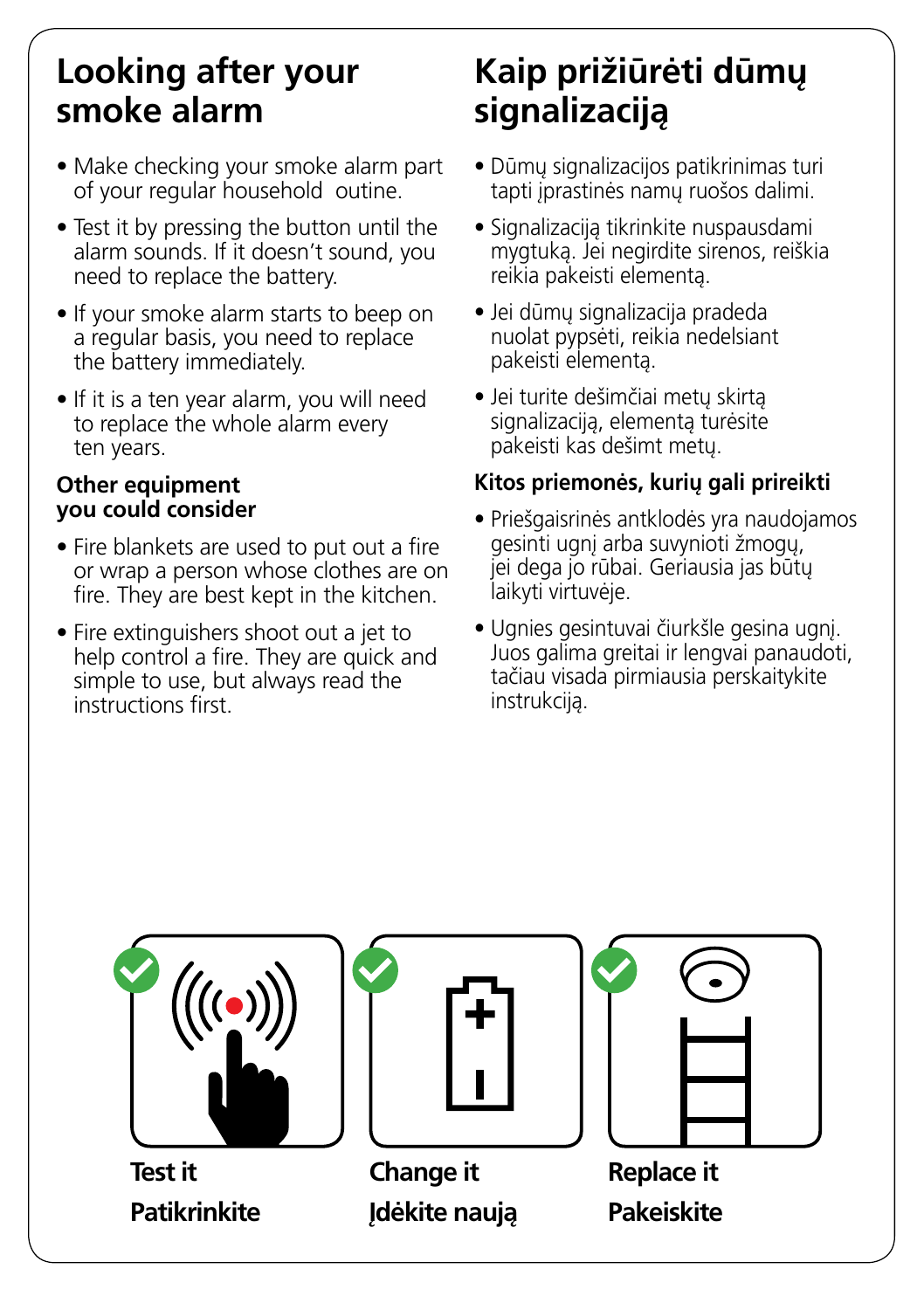# IN THE KITCHEN **ELECTRICS CIGARETTES CANDLES**

**This section will tell you how you can avoid fires in your home, including how to cook safely and take care with electrics, candles and cigarettes.**

**KAIIP APSISAUGOTI NUO GAISRO VIRTUVĖJE, DĖL ELEKTROS ĮRANGOS, CIGAREČIŲ, ŽVAKIŲ**

**Šiame skyriuje aprašome, kaip išvengti gaistų namuose, įskaitant saugų maisto ruošimą ir elektros įrangos priežiūrą bei elgesį su žvakėmis ir cigaretėmis.**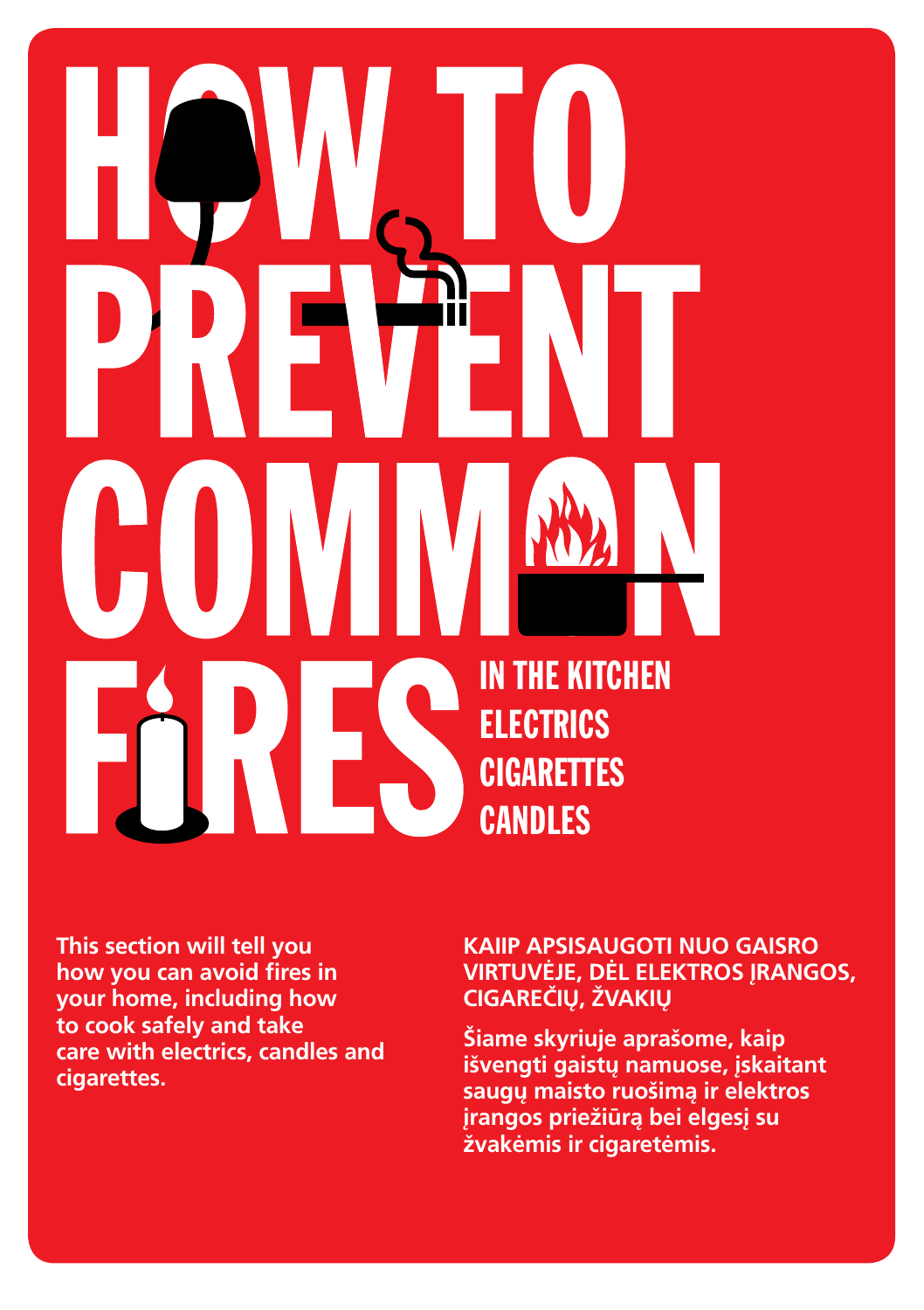## **In the kitchen**

#### **How to cook safely**

**Avoid leaving children in the kitchen alone when cooking on the hob. Keep matches and sauce pan handles out of their reach to keep them safe.**

- Take extra care if you need to leave the kitchen whilst cooking, take pans off the heat or turn them down to avoid risk.
- Make sure saucepan handles don't stick out – so they don't get knocked off the stove.
- Take care if you're wearing loose clothing – they can easily catch fire.
- Keep tea towels and cloths away from the cooker and hob.
- Spark devices are safer than matches or lighters to light gas cookers, because they don't have a naked flame.
- Double check the cooker is off when you've finished cooking



**Keep out of reach Laikykite taip, kad nebūtų galima lengvai pasiekti**

#### **Take care with electrics**

- Keep electrics (leads and appliances) away from water.
- Check toasters are clean and placed away from curtains and kitchen rolls.
- Keep the oven, hob and grill clean and in good working order. A build up of fat and grease can ignite a fire.

**Don't put anything metal in the microwave**

#### **Deep fat frying**

- Take care when cooking with hot oil it sets alight easily.
- Make sure food is dry before putting it in hot oil so it doesn't splash.
- If the oil starts to smoke it's too hot. Turn off the heat and leave it to cool.
- Use a thermostat controlled electric deep fat fryer. They can't overheat.

#### **What to do if a pan catches fire**

- Don't take any risks. Turn off the heat if it's safe to do so. Never throw water over it.
- Don't tackle the fire yourself.

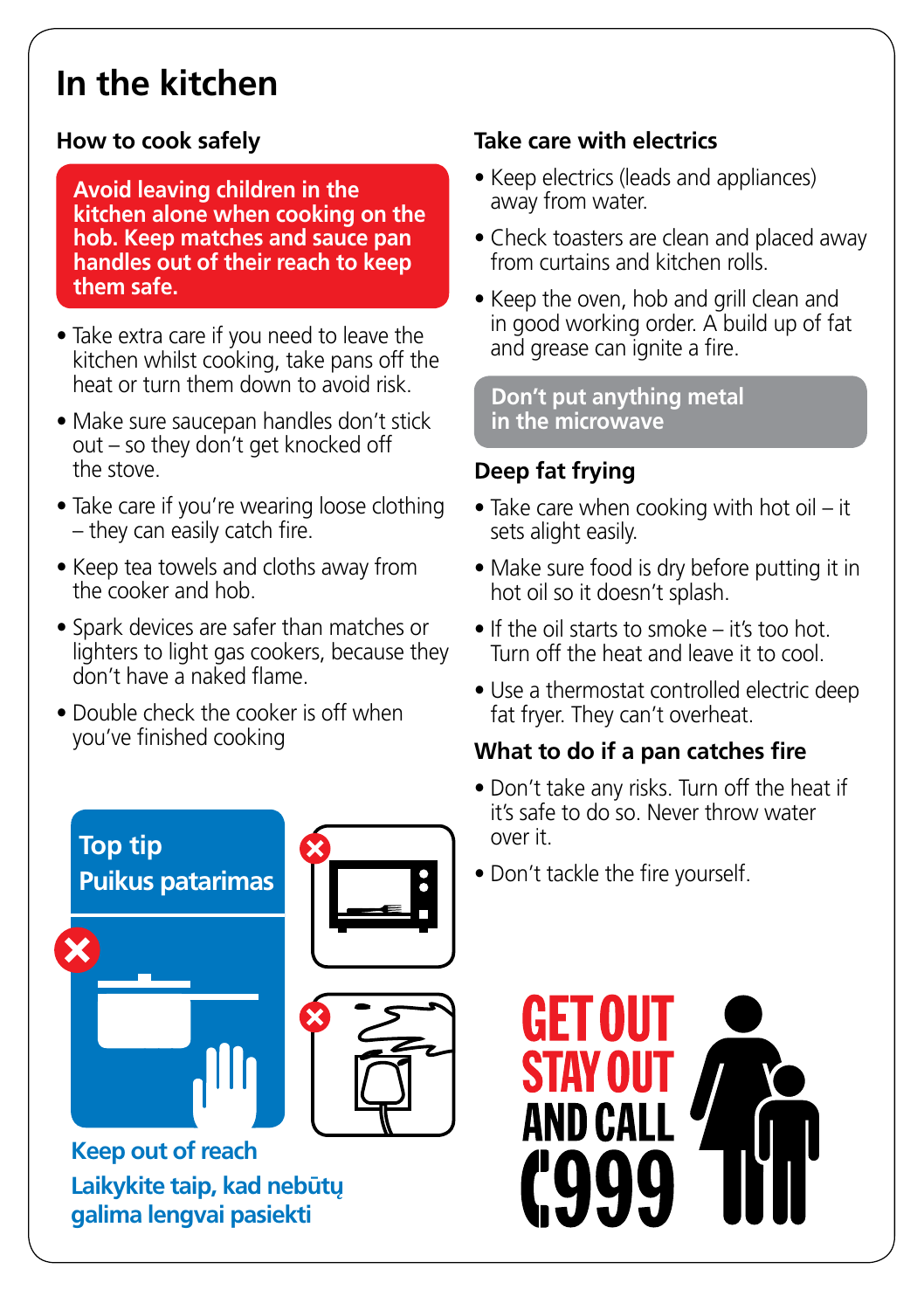## **Virtuvėje**

#### **Kaip saugiai ruošti maistą**

**Venkite palikti vaikus vienus virtuvėje, kai ruošiate maistą ant viryklės. Degikliai ir prikaistuvių rankenos vaikams turi būti nepasiekiamos, kad jie būtų saugūs.**

- Būkite itin atsargūs, jei turite išeiti iš virtuvės maisto ruošimo metu – sumažinkite karštį po prikaistuviais arba išjunkite degiklius, kad išvengtumėte pavojaus.
- Pasistenkite, kad prikaistuvių rankenos nebūtų išsikišusios – kad nebūtų galima jų lengvai numesti nuo viryklės.
- Būkite atsargūs dėvėdami laisvus rūbus – jie lengvai užsidega.
- Pašluostes ir staltieses laikykite toliau nuo viryklės ir degiklių.
- Kibirkštiniais prietaisais uždegti dujines virykles saugiau nei degtukais arba žiebtuvėliais, nes jie nedega atvira liepsna.
- Baigę maisto ruošimą dar kartą patikrinkite, ar viryklė yra išjungta.

**Top tip**





**Take care with hot oil Būkite atsargūs su karštu aliejumi** 

#### **Elektros įrangos priežiūra**

- Elektros įrangą (laidus ir prietaisus) laikykite kuo toliau nuo vandens.
- Patikrinkite, ar skrudintuvai yra švarūs ir padėkite juos kuo toliau nuo užuolaidų ir popierinių rankšluosčių.
- Užtikrinkite, kad orkaitė, degikliai ir grilis būtų švarūs ir tinkamai veiktų. Susikaupę taukai ir riebalai lengvai užsidega.

#### **Nedėkite metalinių daiktų į mikrobanginę krosnelę**

#### **Kepimas taukuose ir aliejuje**

- Būkite atsargūs, kai ruošiate maistą karštame aliejuje, nes jis lengvai užsidega.
- Prieš dėdami maistą į karštą aliejų būtinai nusausinkite, kad jis netikštų.
- Jei aliejus pradeda dūmyti jis per karštas. Išjunkite kaitinimą ir leiskite aliejui atvėsti.
- Naudokite termostatu valdoma elektrine gilią keptuvę. Tokia keptuvė negali perkaisti.

#### **Ką daryti, jei užsidegė keptuvė?**

- Nerizikuokite. Išjunkite kaitinimą, jei tai padaryti saugu. Niekada nepilkite vandens ant keptuvės.
- Nebandykite pats susidoroti su ugnimi.

**EIKITE LAUKAN PASILIKITE LAUKE IR PASKAM-BINKITE**

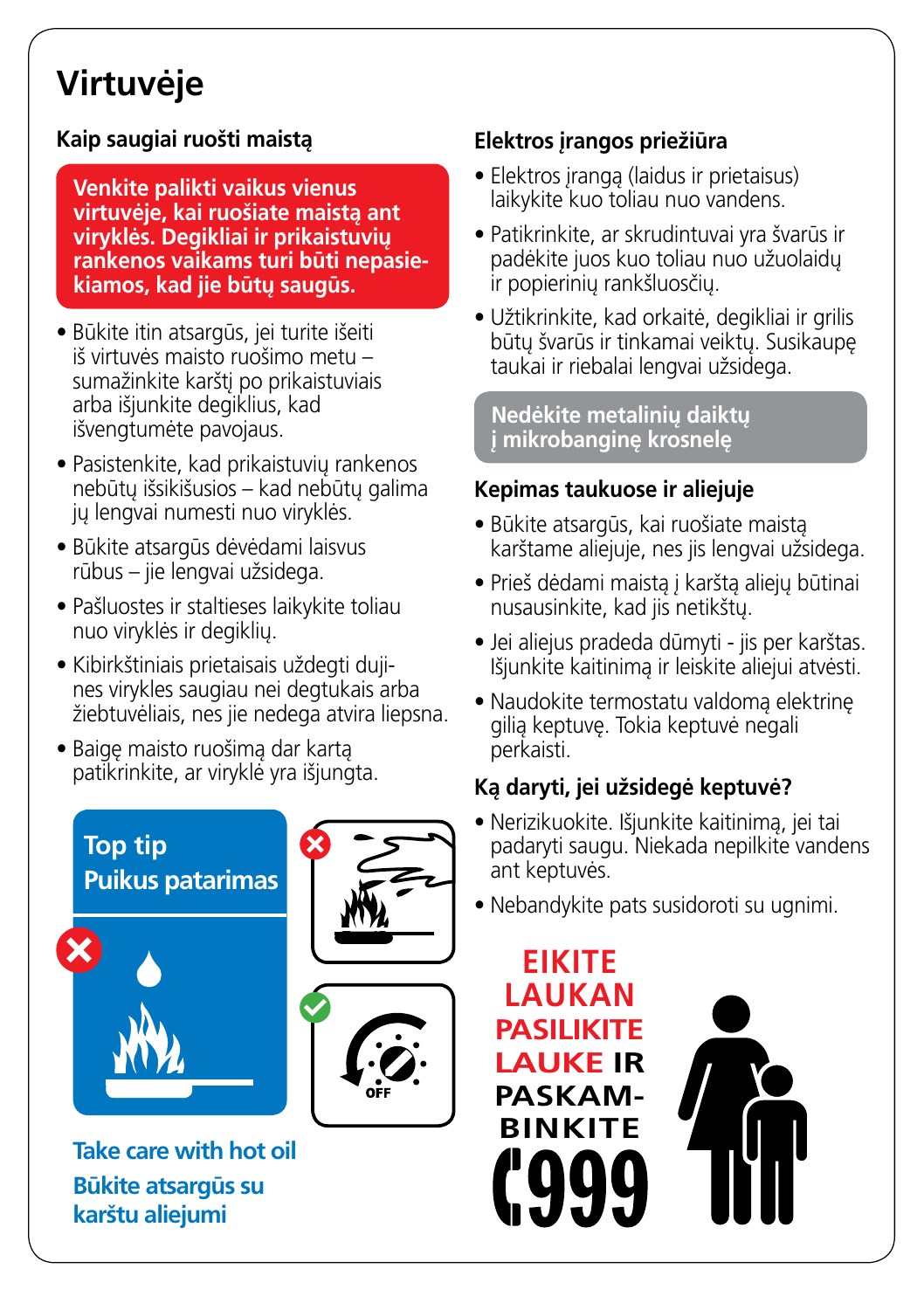## **Electrics**

#### **How to avoid electrical fires**

- Always check that you use the right fuse to prevent overheating.
- Make sure an electrical appliance has a British or European safety mark when you buy it.
- Certain appliances, such as washing machines, should have a single plug to themselves, as they are high powered.
- Try and keep to one plug per socket.

## **Elektros įranga**

#### **Kaip išvengti elektros keliamų gaisrų**

- Visada patikrinkite, ar naudojate tinkamą saugiklį, kad išvengtumėte perkaitimo.
- Pirkdami įsitikinkite, kad elektros prietaisas turėtų Britanijos arba Europos saugos žymą.
- Tam tikrą įrangą, pavyzdžiui, skalbyklės, reikia įjungti į atskirtą lizdą, nes ji suvartoja daug elektros.
- Stenkitės, kad viename lizde būtų vienas kištukas.

#### **Top tip Puikus patarimas Top tip**





**Don't overload Neperkraukite**

#### **Know the limit!**

**An extension lead or adaptor will have a limit to how many amps it can take, so be careful not to overload them to reduce the risk of a fire.**

**Appliances use different amounts of power – a television may use a 3amp plug and a vacuum cleaner a 5amp plug for example.**

### **Žinokite ribą!**

**Prailginimo laidas arba adapteris gali atlaikyti ribotą amperų skaičių, todėl neperkraukite jų - taip sumažinsite gaisro pavojų.**

**Prietaisai vartoja skirtingą elektros kiekį – pavyzdžiui, televizoriui gali užtekti 3 amperų kištuko, o dulkių siurbliui reikalingas 5 amperų kištukas.**



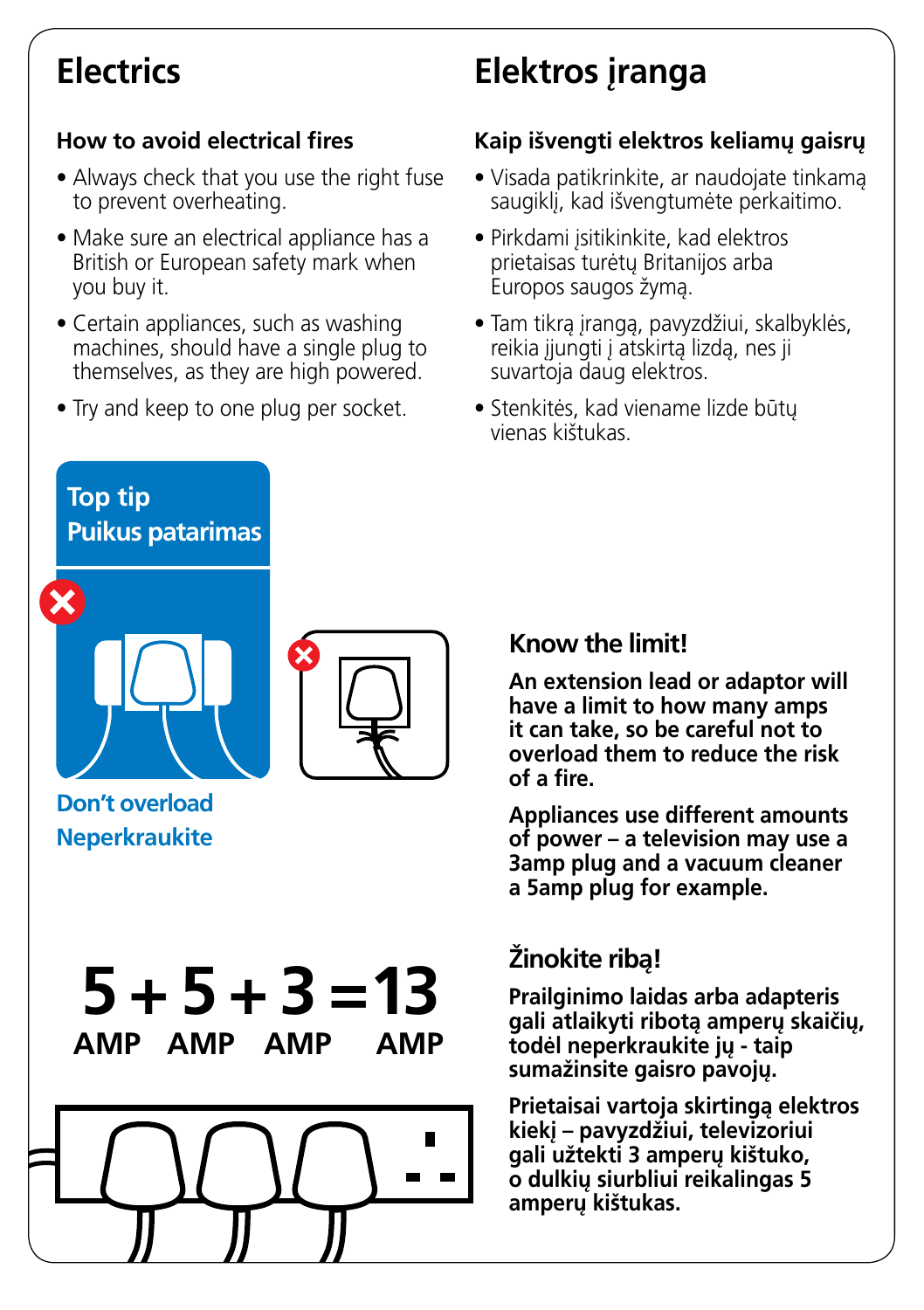#### **Keep electrical appliances clean and in good working order to prevent them triggering a fire.**

- Keep your eyes peeled for signs of dangerous or loose wiring such as scorch marks, hot plugs and sockets, fuses that blow or circuit-breakers that trip for no obvious reasons, or flickering lights.
- Check and replace any old cables and leads, especially if they are hidden from view – behind furniture or under carpets and mats.
- Unplugging appliances helps reduce the risk of fire.
- Unplug appliances when you're not using them or when you go to bed.

#### **Using an electric blanket**

- Don't leave electric blankets folded as this damages the internal wiring. Store them flat or rolled up instead.
- Unplug blankets before you get into bed, unless it has a thermostat control for safe all-night use.
- Try not to buy second hand blankets and check regularly for wear and tear.

#### **Portable heaters**

- Try to secure heaters up against a wall to stop them falling over.
- Keep them clear from curtains and furniture and never use them for drying clothes.

#### **Furniture**

• Always ensure that your furniture has the fire-resistant permanent label.

• Ištraukite prietaisų kištukus, kai jų nenaudojate arba kai einate į lovą.

#### **Kaip naudoti elektrinę antklodę**

- Nepalikite sulankstytų elektrinių antklodžių, nes taip galite pažeisti vidaus laidyną. Laikykite jas ištiestas arba suvyniotas.
- Prieš eidami miegoti ištraukite elektrinės antklodės kištuką, nebent joje yra termostatas, užtikrinantis saugų naudojimą visą naktį.
- Stenkitės nepirkti panaudotų antklodžių ir nuolat patikrinkite jų nusidėvėjimą.

#### **Nešiojami šildytuvai**

- Stenkitės pritvirtinti šildytuvus prie sienos, kad jie neapsiverstų.
- Nestatykite šildytuvų šalia užuolaidų arba baldų, niekada nenaudokite jų rūbų džiovinimui.

#### **Baldai**

• Patikrinkite, ar ant Jūsų baldų esančios etiketės nurodytas atsparumas ugniai.



#### **Užtikrinkite, kad elektros prietaisai būtų švarūs ir tinkamai veiktų - taip jie negalės sukelti gaisro.**

- Patikrinkite, ar nėra pavojingų arba palaidų laidų požymių, kaip nudegimo žymės, įkaitę kištukai ir lizdai, perdegantys saugikliai arba srovės pertraukikliai, kurie išsijungia be aiškios priežasties, arba mirkčiojančios šviesos.
- Patikrinkite ir pakeiskite senus laidus ir kabelius, ypač uždengtose vietose - už baldų arba po kilimais ir kilimėliais.
- Ištraukite prietaisų kištukus tai padės sumažinti gaisro pavojų.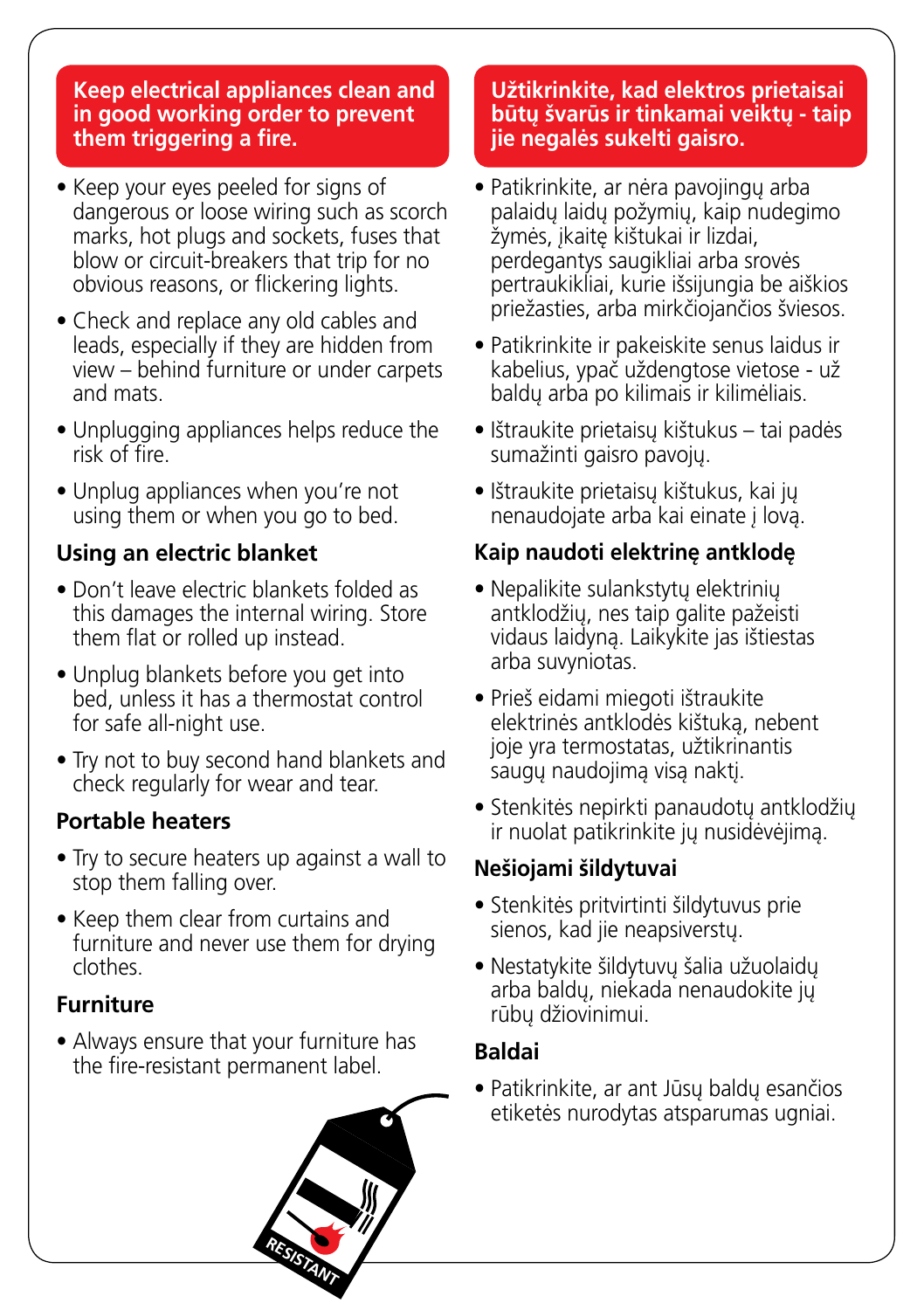## **Cigarettes**

#### **Stub cigarettes out properly and dispose of them carefully. Put them out. Right out!**

- Never smoke in bed.
- Use a proper ashtray never a wastepaper basket.
- Make sure your ashtray can't tip over and is made of a material that won't burn.
- Don't leave a lit cigarette, cigar or pipe lying around. They can easily fall over and start a fire.
- Take extra care if you smoke when you're tired, taking prescription drugs, or if you've been drinking. You might fall asleep and set your bed or sofa on fire.
- Keep matches and lighters out of children's reach.
- Consider buying child resistant lighters and match boxes.

## **Cigaretės**

#### **Cigaretes užgesinkite ir išmeskite tinkamai. Užgesinkite jas kaip pridera!**

- Niekada nerūkykite lovoje.
- Naudokite tam skirtą peleninę – niekada nenaudokite šiukšliadėžės popieriams.
- Užtikrinkite, kad Jūsų peleninė negalėtų apsiversti ir būtų pagaminta iš nedegių medžiagų.
- Nepalikite uždegtos cigaretės, cigaro arba pypkės be priežiūros. Jos gali nesunkiai nukristi ir sukelti gaisrą.
- Būkite itin atsargus, jei rūkote, kai esate pavargęs, geriate receptinius vaistus ar esate išgėręs. Galite užmigti ir uždegti savo lovą arba sofą.
- Visus degtukus ir žiebtuvėlius laikykite vaikams nepasiekiamoje vietoje.
- Geriau pirkite nuo vaikų apsaugotus žiebtuvėlius ir degtukų dėžutes.

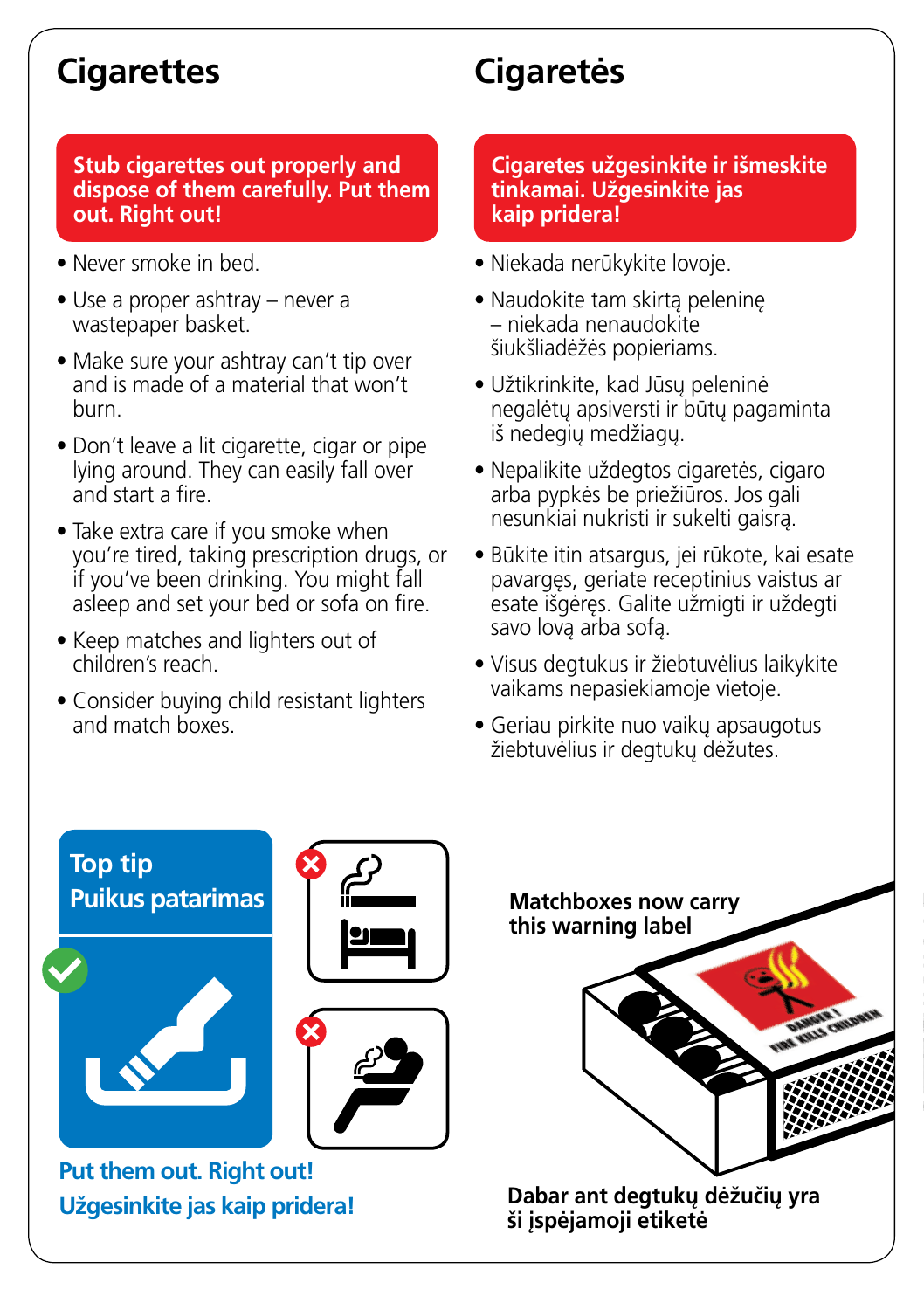## **Candles**

**Make sure candles are secured in a proper holder and away from materials that may catch fire – like curtains.** 

- Put candles out when you leave the room, and make sure they're put out completely at night.
- Use a snuffer or a spoon to put out candles. It's safer than blowing them out when sparks can fly.
- Children shouldn't be left alone with lit candles.

## **Žvakės**

**Užtikrinkite, kad žvakės būtų tvirtai įstatytos į tinkamus laikiklius ir laikomos kuo toliau nuo užsidegančių medžiagų, pavyzdžiui, užuolaidų.** 

- Užgesinkite žvakes, jei išeinate iš kambario, taip pat užtikrinkite, kad jos būtų visiškai užgesintos nakties metu.
- Žvakes užgesinkite žnyplėmis arba šaukštu. Taip saugiau nei jas užpūsti, nes gali iššokti žiežirbos.
- Nepalikite vaikų vienų su degančiomis žvakėmis.

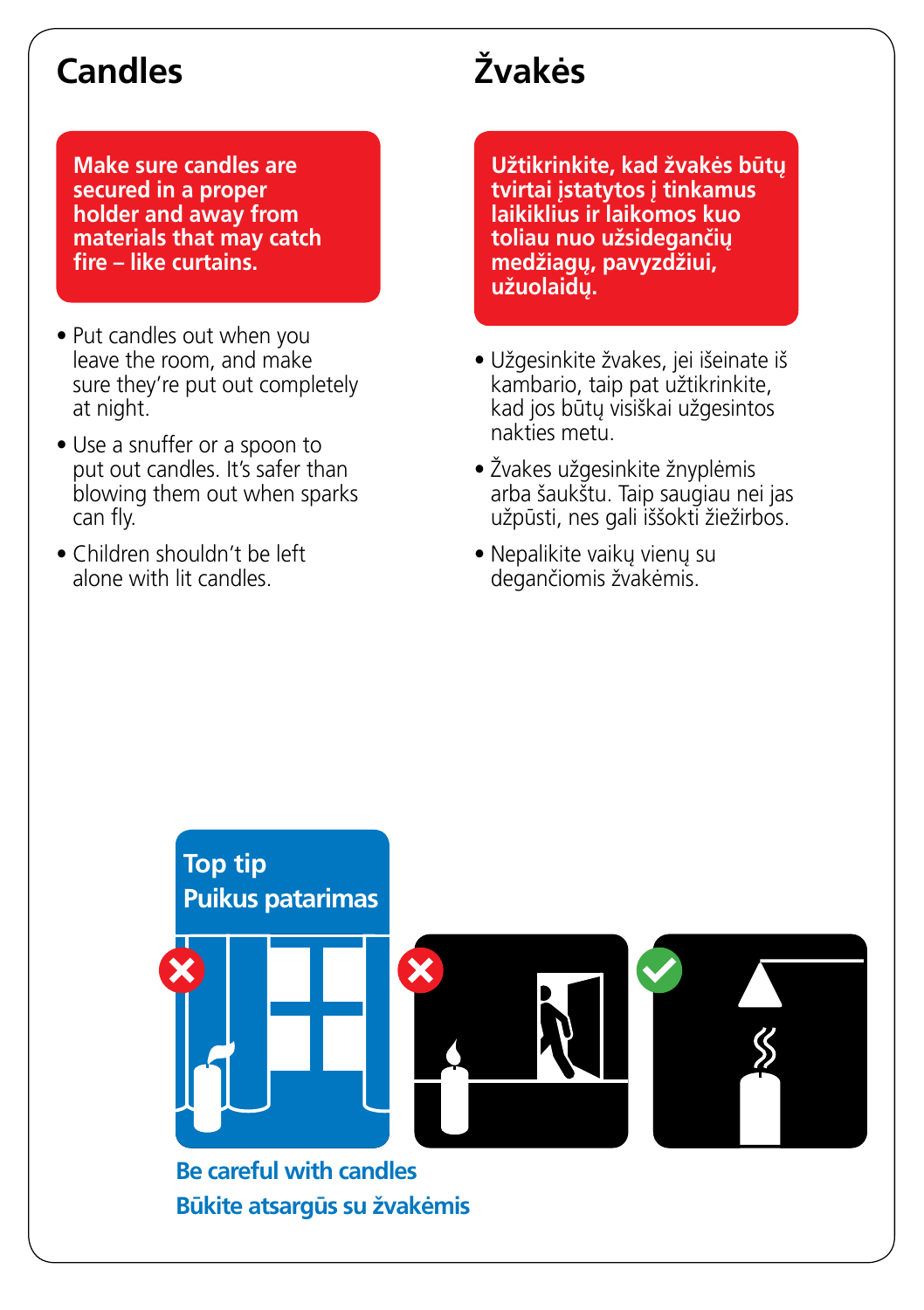

## ESCAPE PLAN A SAFE

## PLANUOKITE SAUGŲ IŠĖJIMĄ

**Fitting a smoke alarm is the first crucial step to protecting yourself from fire. But what would you do if it went off during the night?** 

**This section will help you make a plan ready for an emergency.**

**Dūmų signalizacijos įrengimas yra pirmas ir svarbiausias žingsnis apsisaugant nuo gaisro. Tačiau ką daryti, kai signalizacija suveikia nakties metu?** 

**Šis skyrius padės jums parengti planą kritiniu atveju.**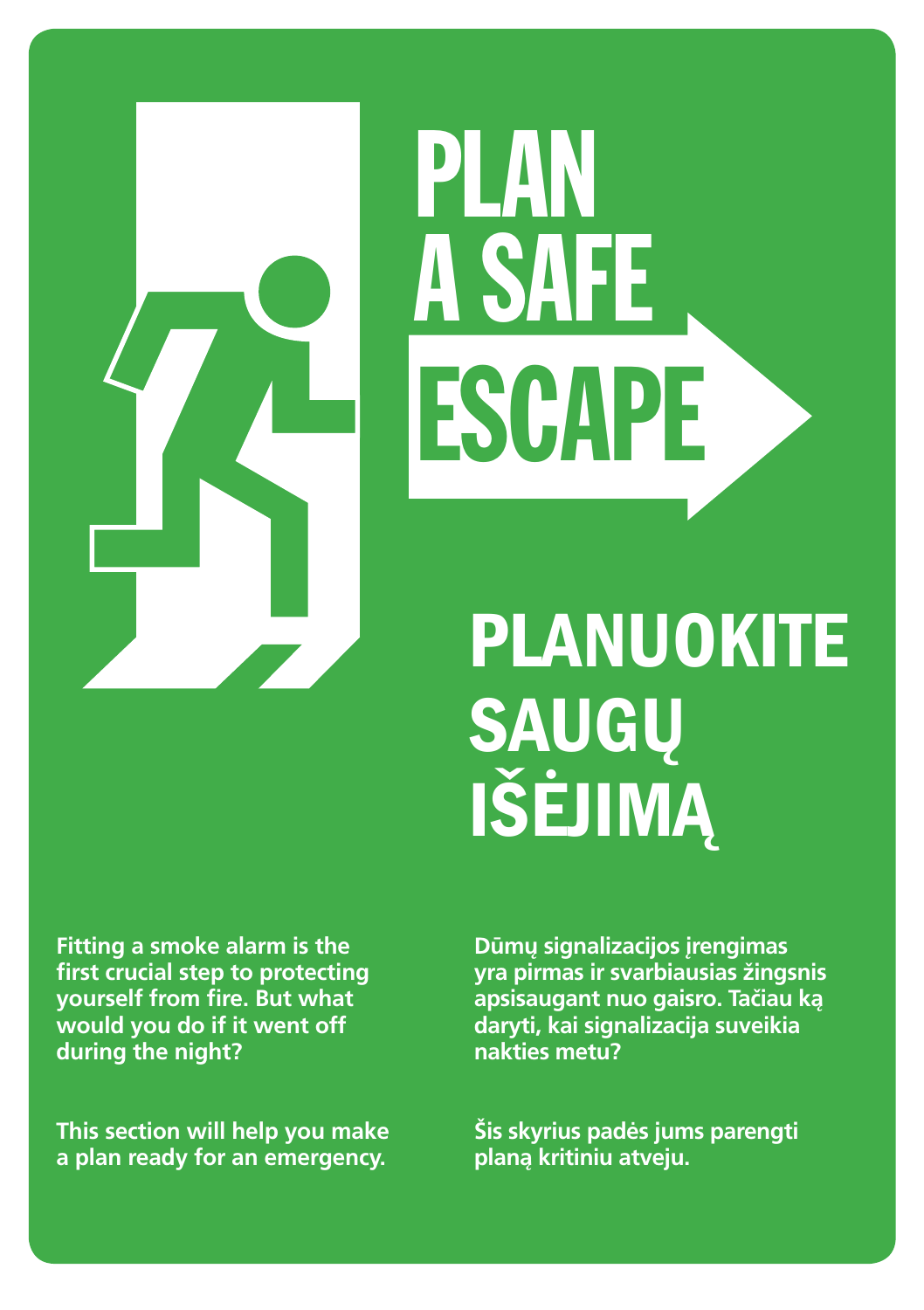## **Be prepared by making a plan of escape**

- Plan an escape route and make sure everyone knows how to escape.
- Make sure exits are kept clear.
- The best route is the normal way in and out of your home.
- Think of a second route in case the first one is blocked.
- Take a few minutes to practice your escape plan.
- Review your plan if the layout of your home changes.

## **Būkite pasiruošęs – parenkite išėjimo planą**

- Suplanuokite išėjimo kelią ir užtikrinkite, kad visi žinotų, kaip pasitraukti.
- Užtikrinkite, kad išėjimai būtų atlaisvinti.
- Geriausias kelias yra įprastinis kelias į namus ir iš jų.
- Pagalvokite apie antrą kelią, jei pirmasis būtų užkirstas.
- Skirkite kelias minutes ir išbandykite pasitraukimo planą.
- Peržiūrėkite savo planą, jei pasikeitė namų išplanavimas.

**Top tip Puikus patarimas**



**Plan an escape route Suplanuokite išėjimo kelią**



**Keep door and window keys where everyone can find them**

**Durų ir langų raktus laikykite ten, kur visi juos rastų.**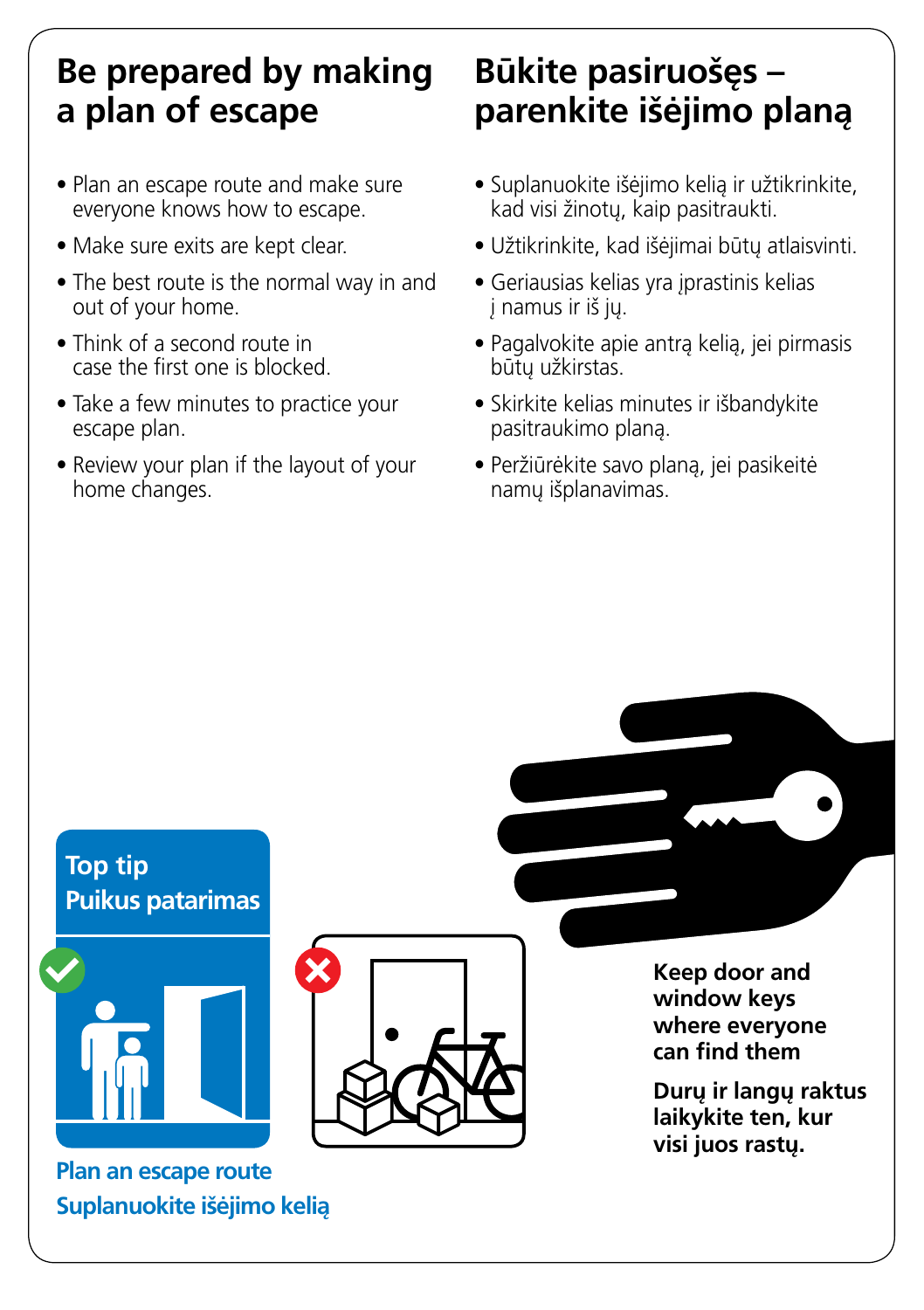## **What to do if there is a fire**

#### **Don't tackle fires yourself. Leave it to the professionals.**

- Keep calm and act quickly, get everyone out as soon as possible.
- Don't waste time investigating what's happened or rescuing valuables.
- If there's smoke, keep low where the air is clearer.
- Before you open a door check if it's warm. If it is, don't open it – fire is on the other side.
- Call 999 as soon as you're clear of the building. 999 calls are free.

## **Ką daryti, jei kilo gaisras?**

#### **Nebandykite pats susidoroti su ugnimi. Tegul tai atlieka profesionalai.**

- Nusiraminkite ir veikite greitai, kuo skubiau išveskite visus į lauką.
- Negaiškite laiko aiškinantis kas nutiko arba gelbėjant vertingus daiktus.
- Jei yra dūmų, pasilenkite kuo žemiau, nes ten grynesnis oras.
- Prieš atidarydami duris patikrinkite, ar jos šiltos. Jei šiltos, neatidarykite jų – ugnis kitoje pusėje.
- Paskambinkite telefonu 999, kai tik būsite saugiu atstumu nuo pastato. 999 skambučiai yra nemokami.

**Top tip Puikus patarimas**



**Get out, stay out and call 999 Eikite laukan, pasilikite lauke ir paskambinkite 999**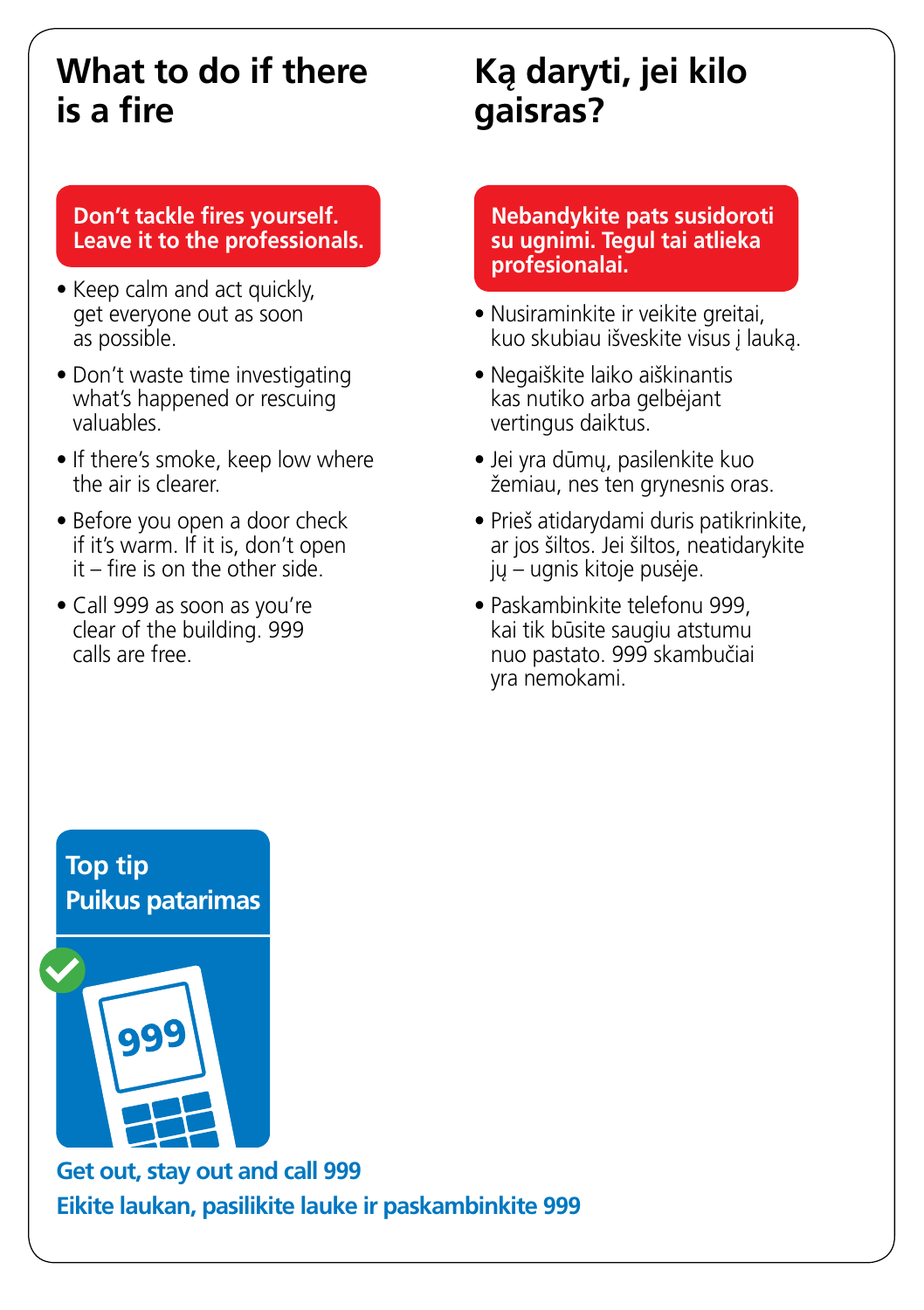### **What to do if your clothes catch fire**

- Don't run around, you'll make the flames worse.
- Lie down and roll around. It makes it harder for the fire to spread.
- Smother the flames with a heavy material, like a coat or blanket.
- Remember, Stop, Drop and Roll!

## **Ką daryti, jei užsidegė rūbai?**

- Nelakstykite, nes liepsnos dar labiau įsidegs.
- Gulkitės ant žemės ir voliokitės. Taip liepsnai bus sunkiau plisti.
- Liepsnas gesinkite sunkia medžiaga, pavyzdžiui, paltu arba antklode.
- Atminkite sustokite, kriskite ir voliokitės!

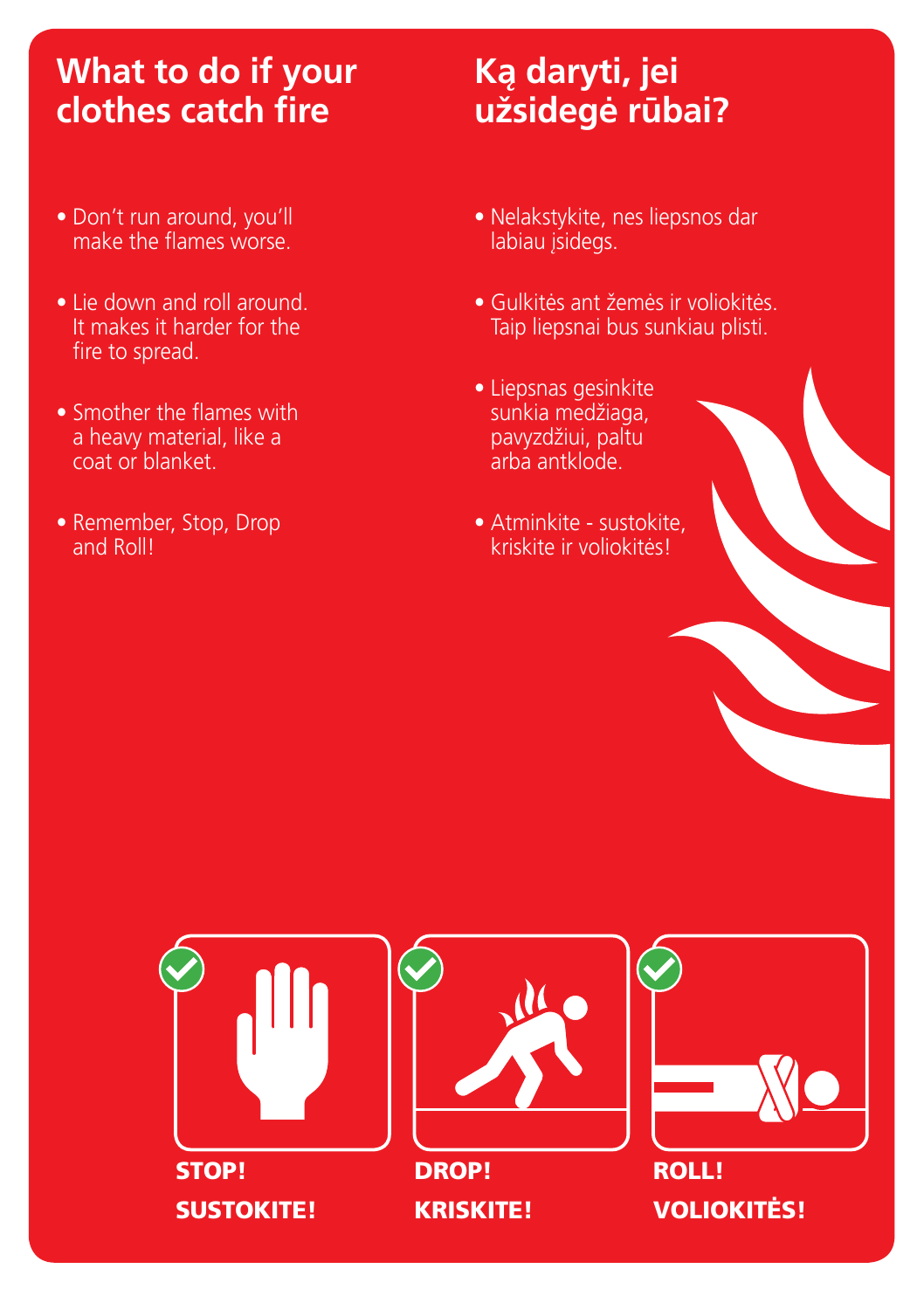## **What to do if your escape is blocked**

- If you can't get out, get everyone into one room, ideally with a window and a phone.
- Put bedding around the bottom of the door to block out the smoke, then open the window and call "HELP FIRE".
- If you're on the ground or first floor, you may be able to escape through a window.
- Use bedding to cushion your fall and lower yourself down carefully. Don't jump.

**If you can't open the window break the glass in the bottom corner. Make jagged edges safe with a towel or blanket.**

## **Ką daryti, jei pasitraukimo kelias užkirstas?**

- Jei negalite ištrūkti, visus nuveskite į vieną kambarį, kuris, pageidautina, turėtų langą ir telefoną.
- Durų apačią apdėkite patalyne, kad į kambarį nepatektų dūmai, tada atverkite langą ir šaukite "GELBĖKITE – GAISRAS".
- Jei esate cokoliniame arba pirmame aukšte, pabandykite ištrūkti pro langą.
- Pasinaudokite patalyne, kad galėtumėte minkštai ir atsargiai nusileisti. Nešokite.

**Jei negalite atidaryti lango – išdaužkite stiklą apatiniame kampe. Aštrius kampus pridenkite rankšluosčiu arba antklode.**

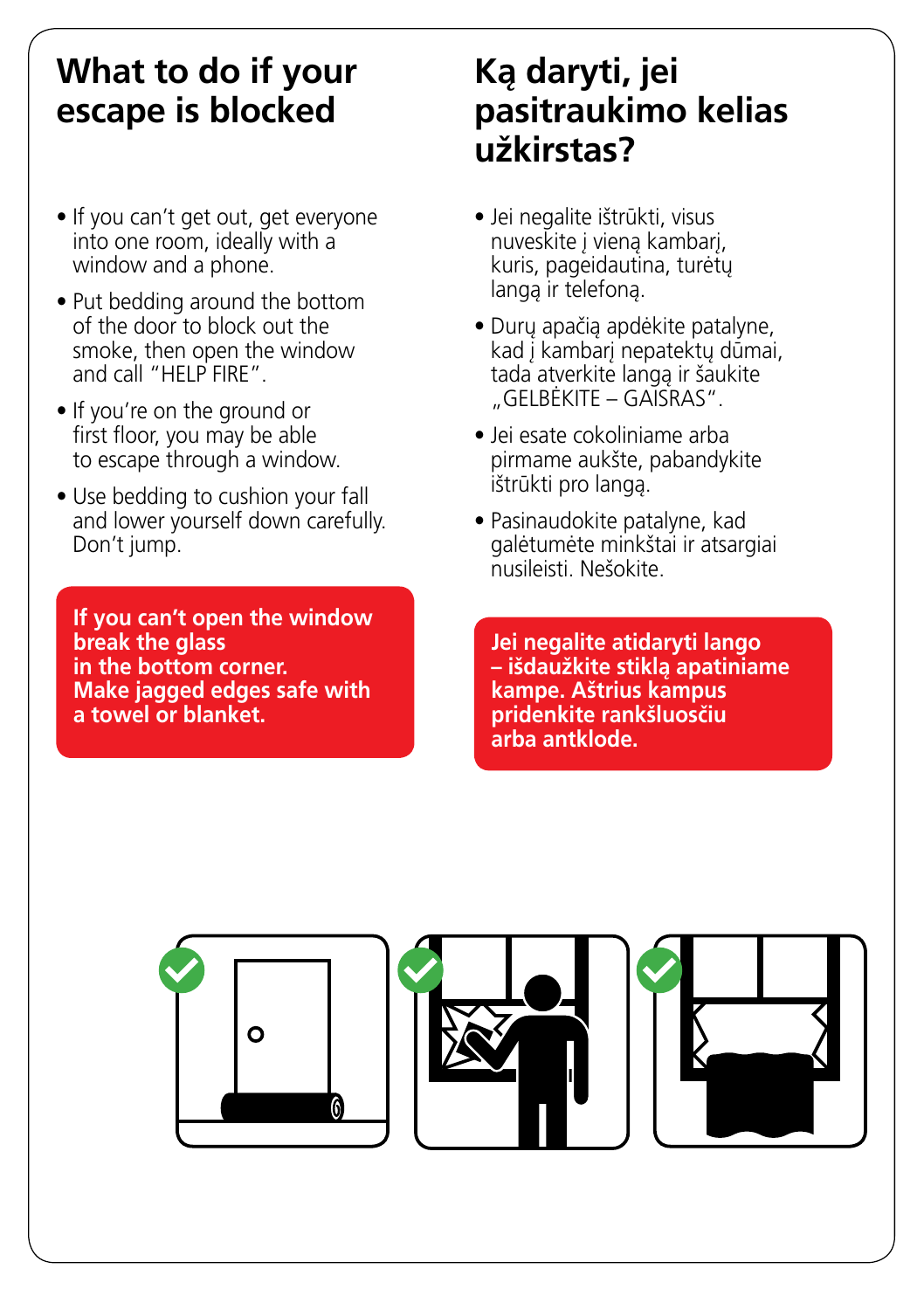## **How to escape from a high level building**

- Avoid using lifts and balconies if there is a fire.
- It is easy to get confused in smoke, so count how many doors you need to go through to reach the stairs.
- Check there is nothing in the corridors or stairways that could catch fire – like boxes or rubbish.
- Make sure doors to stairways are not locked.
- Make sure everyone in the building knows where the fire alarms are.
- You should still get a smoke alarm for your own home, even if there is a warning system in the block.

## **Kaip ištrūkti iš daugiaaukščio pastato**

- Kilus gaisrui venkite naudotis liftais ir balkonais.
- Dūmuose lengva pasimesti, todėl suskaičiuokite, kiek durų turite praeiti, kad pasiektumėte laiptus.
- Patikrinkite, kad koridoriuose arba laiptinėse nebūtų degių daiktų – kaip dėžių arba šiukšlių.
- Užtikrinkite, kad durys į laiptines nebūtų užrakintos.
- Užtikrinkite, kad visi esantys pastate žinotų gaisro signalizacijos vietą.
- Jūs vis tiek turėtumėte namuose įsirengti dūmų signalizaciją, net jei pastate veikia įspėjimo sistema.

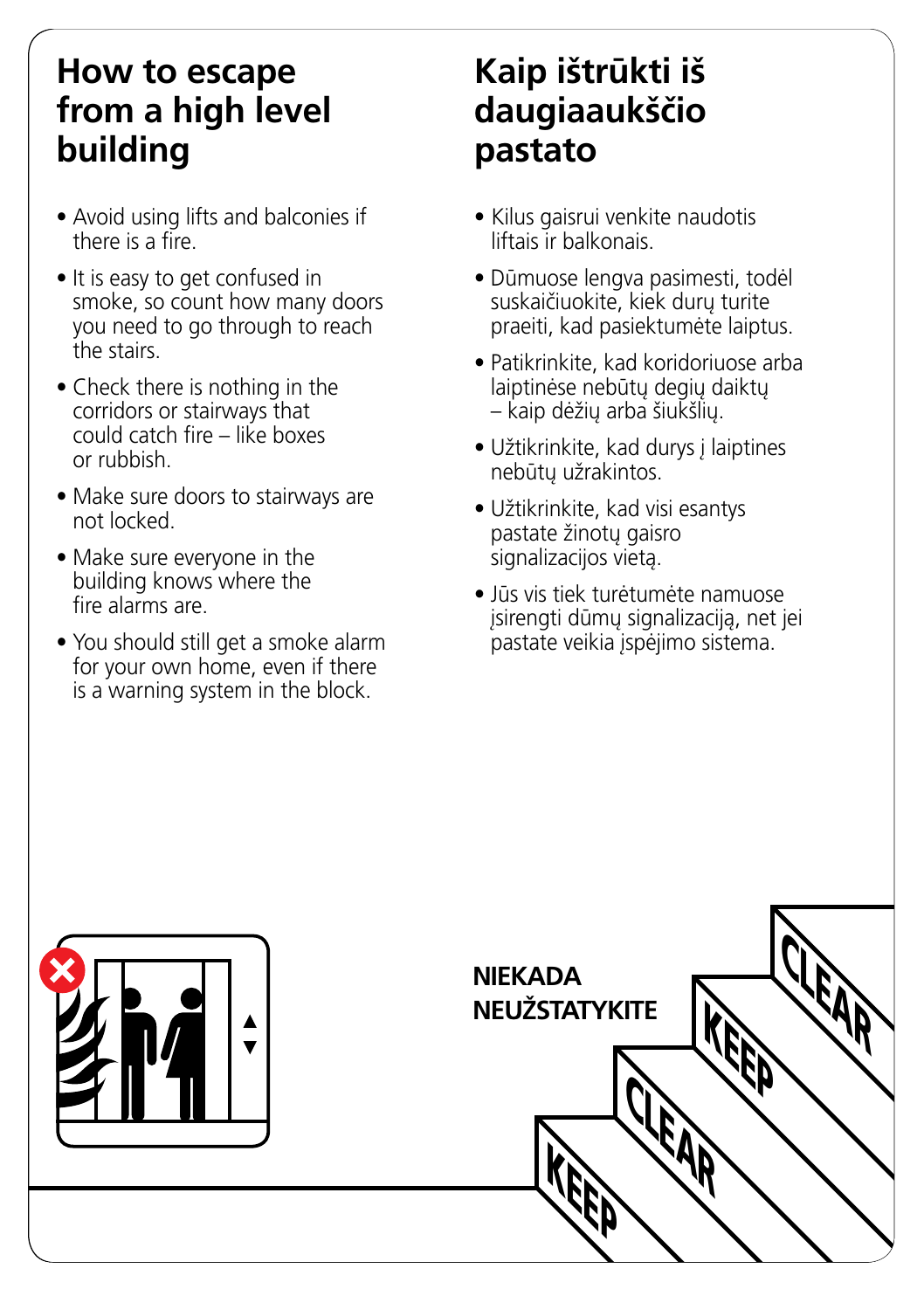## MAKE A BEDTIME **CHECK**

## **PATIKRINKITE** PRIEŠ MIEGĄ

**You are more at risk from a fire when asleep. So it's a good idea to check your home before you go to bed.**

**Kai miegate - gaisro pavojus didesnis. Todėl patikrinti namus prieš miegą – puiki mintis.**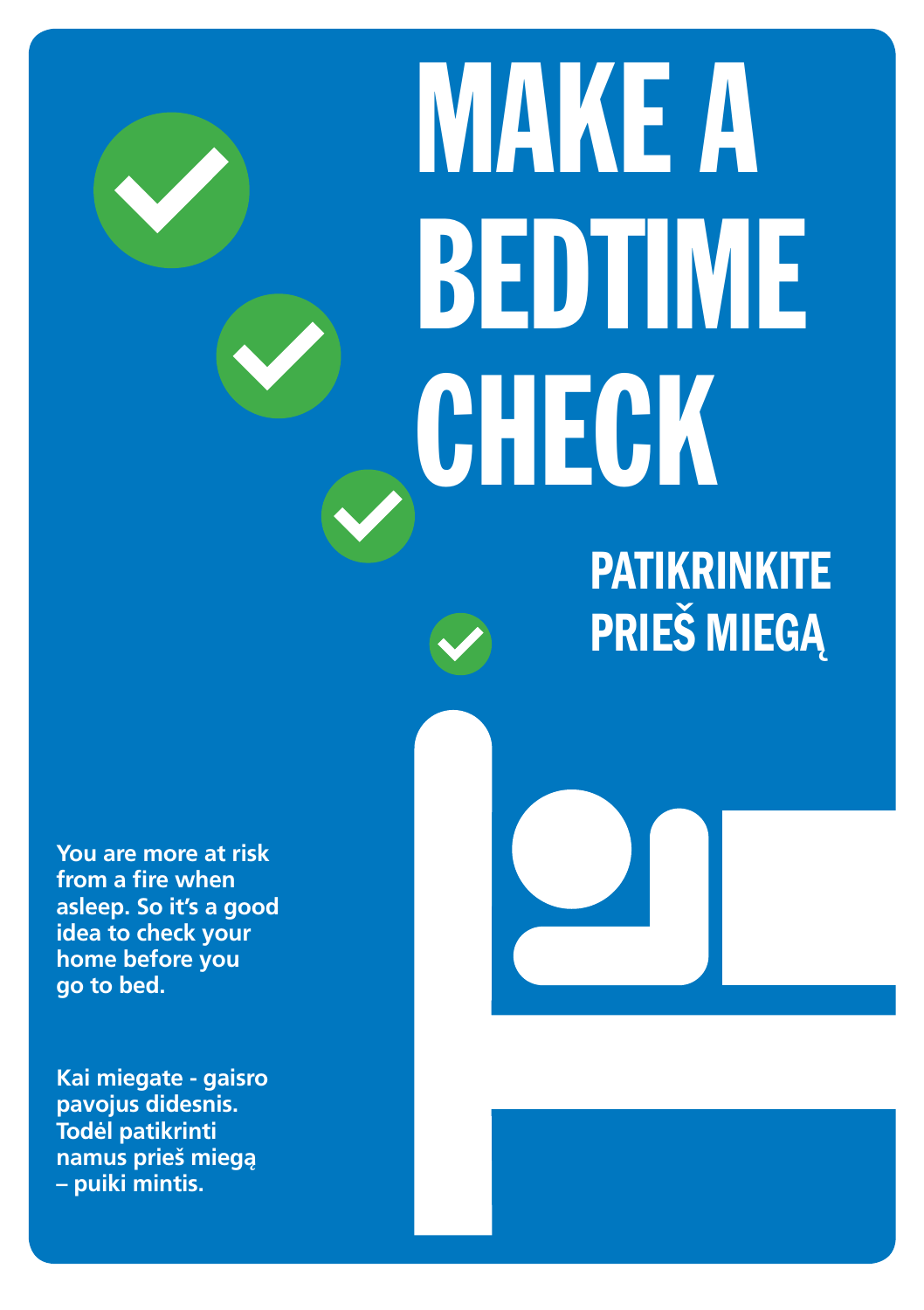## **Check list**

## **Kontrolinis sąrašas**

| Close inside doors at night<br>to stop a fire from spreading.                                               | Uždarykite vidines duris nakties<br>metu, kad ugnis negalėtų plisti.                                                   |  |
|-------------------------------------------------------------------------------------------------------------|------------------------------------------------------------------------------------------------------------------------|--|
| Turn off and unplug electrical<br>appliances unless they are designed<br>to be left on - like your freezer. | Išjunkite elektros prietaisus ir<br>ištraukite jų kištukus, nebent<br>jie turi būti jjungti pavyzdžiui,<br>šaldytuvas. |  |
| Check your cooker is<br>turned off.                                                                         | Patikrinkite, ar viryklė išjungta.                                                                                     |  |
| Don't leave the washing<br>machine on.                                                                      | Nepalikite jjungtos skalbyklės.                                                                                        |  |
| Turn heaters off and put<br>up fireguards.                                                                  | Išjunkite šildytuvus ir uždėkite<br>apsaugas nuo gaisro.                                                               |  |
| Put candles and cigarettes                                                                                  | Tinkamai užgesinkite žvakes<br>ir cigaretes.                                                                           |  |
| out properly.<br>Make sure exits are                                                                        | Užtikrinkite, kad išėjimai<br>būtų atlaisvinti.                                                                        |  |
| kept clear.                                                                                                 | Dury ir langų raktus laikykite                                                                                         |  |
| Keep door and window<br>keys where everyone can<br>find them.                                               | ten, kur visi juos rastų.                                                                                              |  |
|                                                                                                             |                                                                                                                        |  |
|                                                                                                             |                                                                                                                        |  |
| <b>Top tip</b><br><b>Puikus patarimas</b>                                                                   |                                                                                                                        |  |
|                                                                                                             |                                                                                                                        |  |